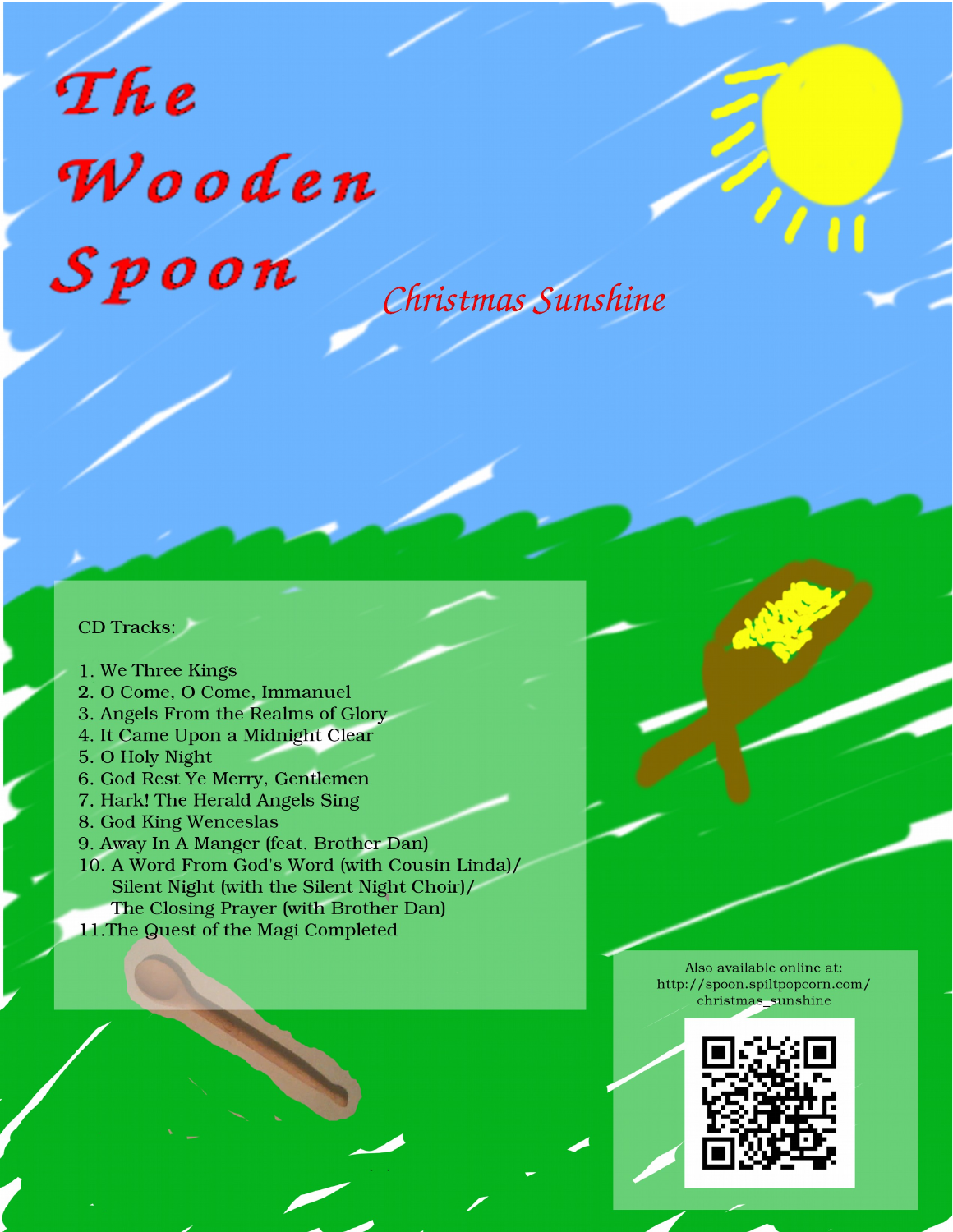# **WE THREE KINGS**

**1.** We three kings of orient are; bearing gifts we traverse afar field and fountain, moor and mountain, following yonder star.

### **Chorus:**

O star of wonder, star of night, star with royal beauty bright, westward leading, still proceeding, guide us to Thy perfect light.

**2.** Born a King on Bethlehem's plain, gold I bring to crown Him again, King forever, ceasing never over us all to reign.

**3.** Frankincense to offer have I; incense owns a Deity nigh; prayer and praising all men raising, worship Him, God on high.

**4.** Myrrh is mine; its bitter perfume breathes a life of gathering gloom; sorrowing, sighing, bleeding, dying, sealed in the stone-cold tomb.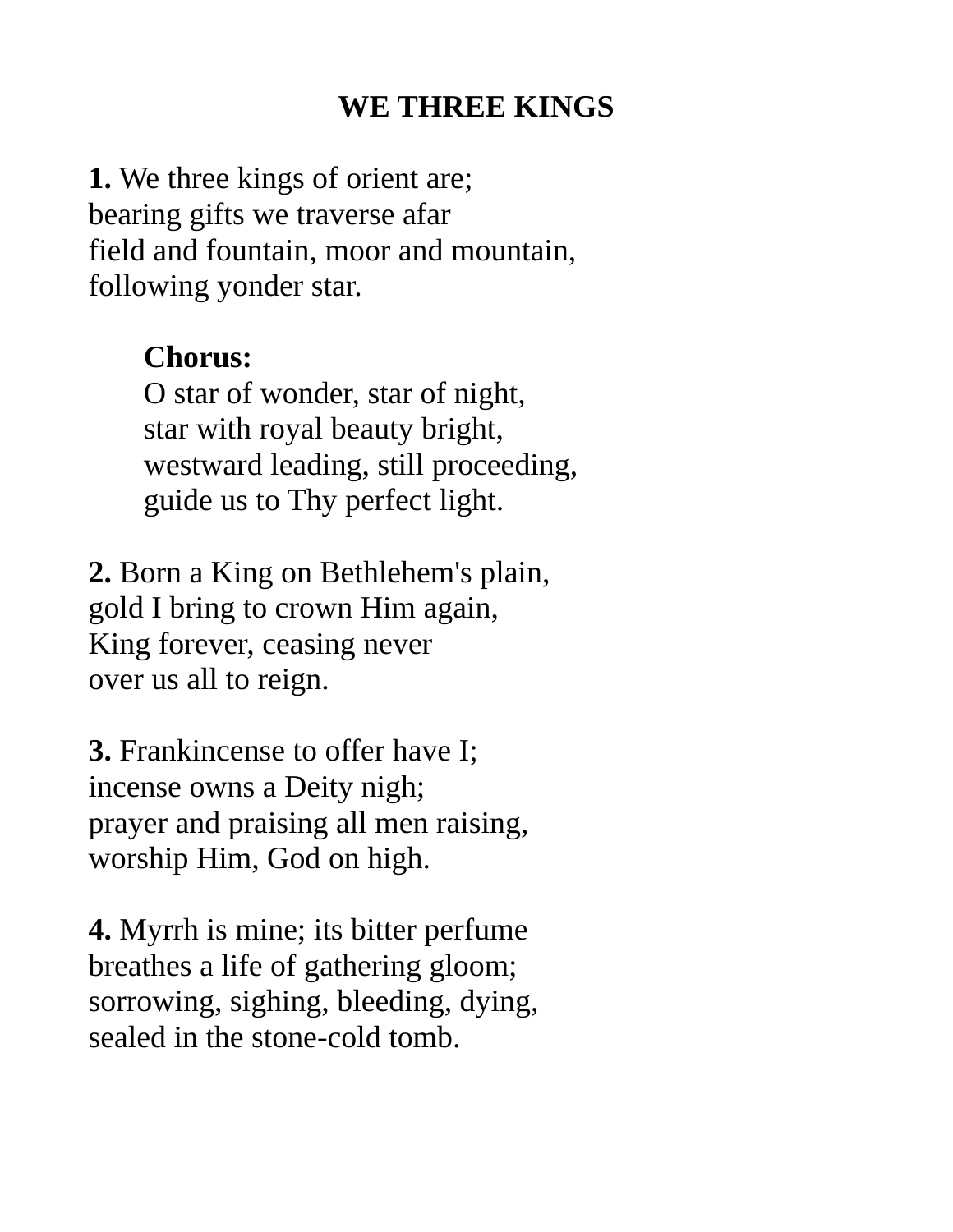# **O COME, O COME, IMMANUEL**

**1.** O come, O come, Immanuel, And ransom captive Israel that mourns in lonely exile here until the Son of God appear.

#### **Chorus:**

Rejoice! Rejoice! Immanuel shall come to thee, O Israel!

**2.** O come, Thou Rod of Jesse, free Thine own from Satan's tyranny; From depths of hell Thy people save, and give them victory o'er the grave.

**3.** O come Thou Dayspring, from on high, and cheer us by Thy drawing nigh; Disperse the gloomy clouds of night, And death's dark shadows put to flight.

**4.** O come, Thou Wisdom from on high, and order all things, far and nigh: To us the path of knowledge show, and cause us in her ways to go.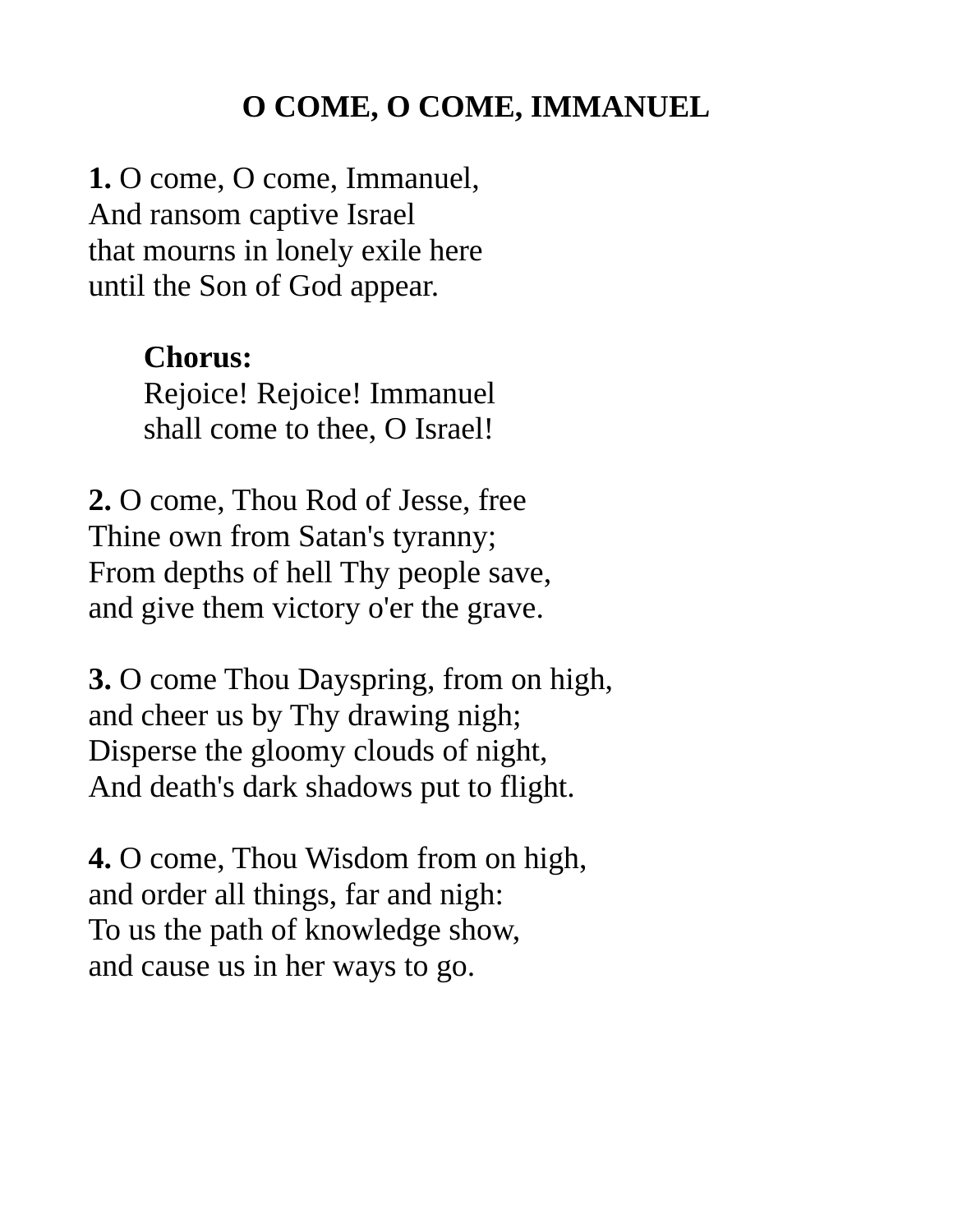# **ANGELS FROM THE REALMS OF GLORY**

**1.** Angels from the realms of glory, wing your flight o'er all the earth; Ye, who sang creation's story, now proclaim Messiah's birth;

#### **Chorus:**

Come and worship, come and worship, worship Christ the newborn King.

**2.** Shepherds, in the field abiding, watching o'er your flocks by night, God with man is now residing; yonder shines the Infant Light;

**3.** Sages, leave your contremplations, brighter visions beam afar; seek the great Desire of nations; ye have seen His natal star;

**4.** Saints, before the altar bending, watching long in hope and fear, suddenly the Lord, descending, in His temple shall appear: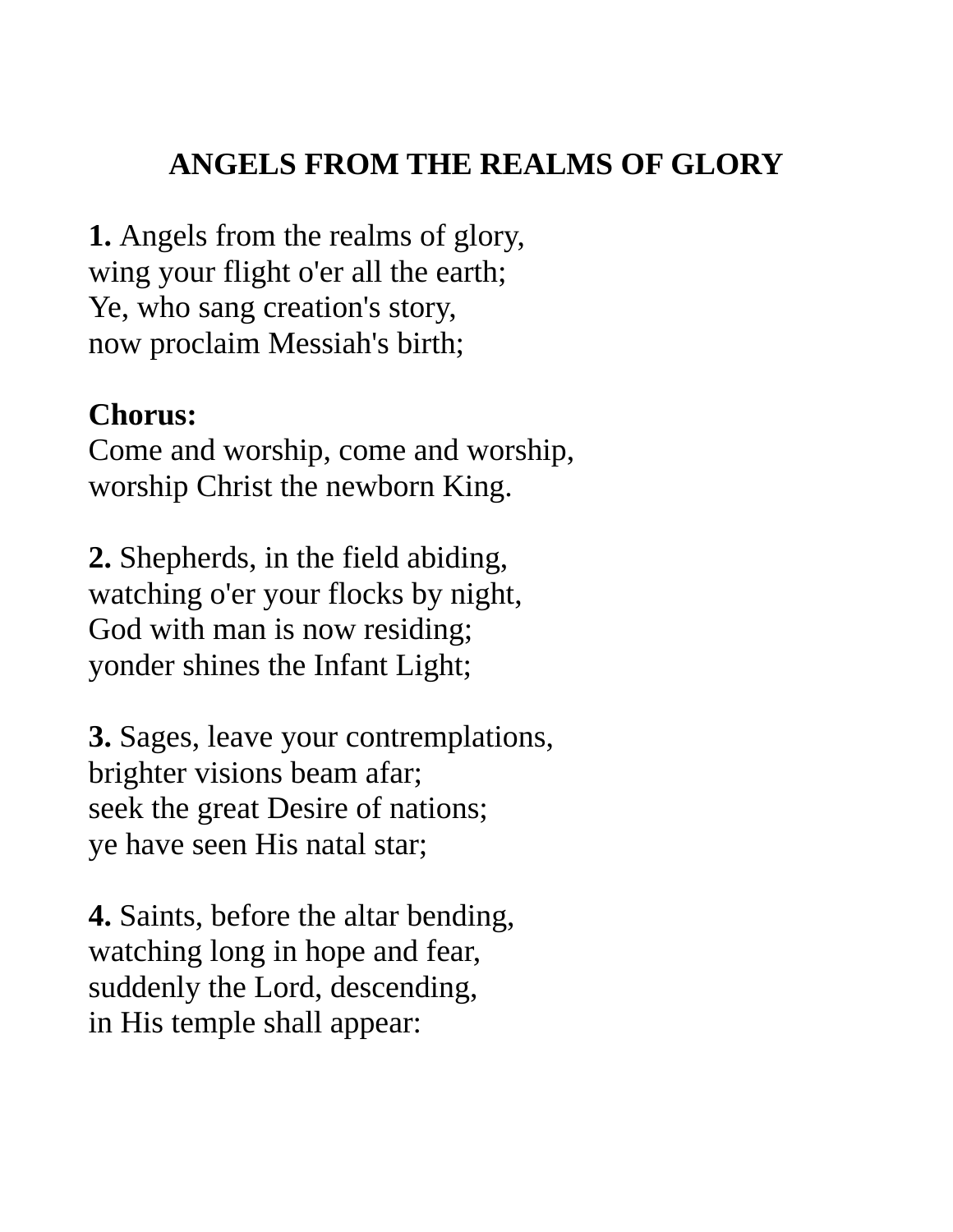# **IT CAME UPON A MIDNIGHT CLEAR**

**1.** It came upon a midnight clear, that glorious song of old, from angels bending near the earth to touch their harps of gold: "Peace on the earth, good will to men, from heaven's all-gracious King;" The world in solemn stillness lay, to hear the angels sing.

**2.** Still through the cloven skies they come, with peaceful wings unfurled, and still their heavenly music floats o'er all the wary world; above its sad and lowly plains they bend on hovering wing, and ever o'er its Babel sounds the blessed angels sing.

**3.** And ye, beneath life's crushing load, whose forms are bending low, who toil along the climbing way with painful steps and slow. Look now! For glad and golden hours come swiftly on the wing; O rest beside the weary road and hear the angels sing.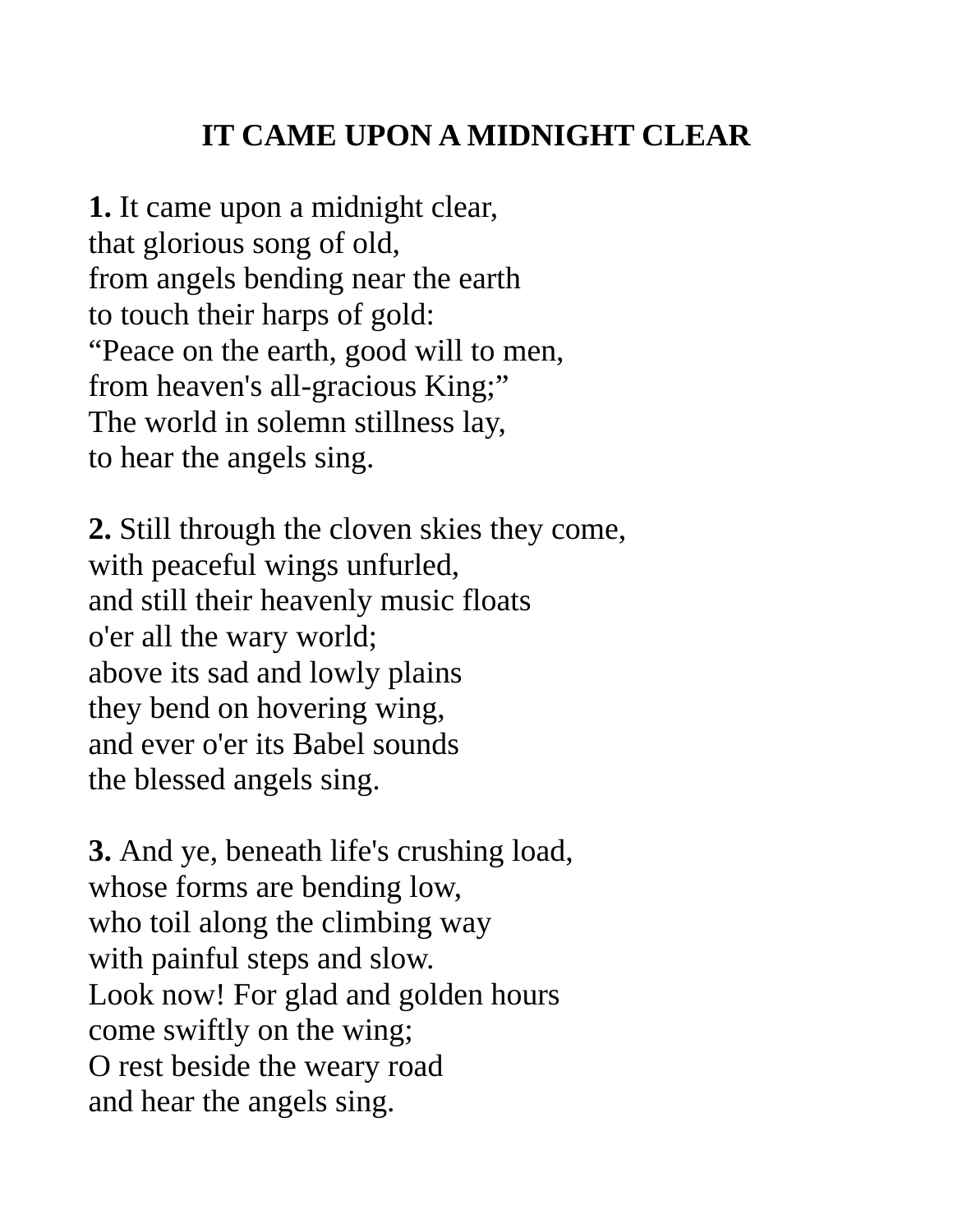# **O HOLY NIGHT**

**1.** Oh holy night, the stars are brightly shining. It is the night of the dear Savior's birth. Long lay the world, in sin and darkness pining 'till He appeared and the soul felt it's worth. A thrill of hope, the weary world rejoices for yonder breaks a new and glorious morn. Fall on you knees, O hear the angel voices! O night divine, O night when Christ was born! O night , O holy night, O night divine!

**2.** Truly He taught us to love one another; His law is love and His gospel is peace; chains shall He break, for the slave is our brother, and in His name all oppression shall cease. Sweet hymns of joy in grateful chorus raise we, let all within us praise His holy name; Christ is the Lord, Oh, praise His name forever! His pow'r and glory evermore proclaim! His pow'r and glory evermore proclaim!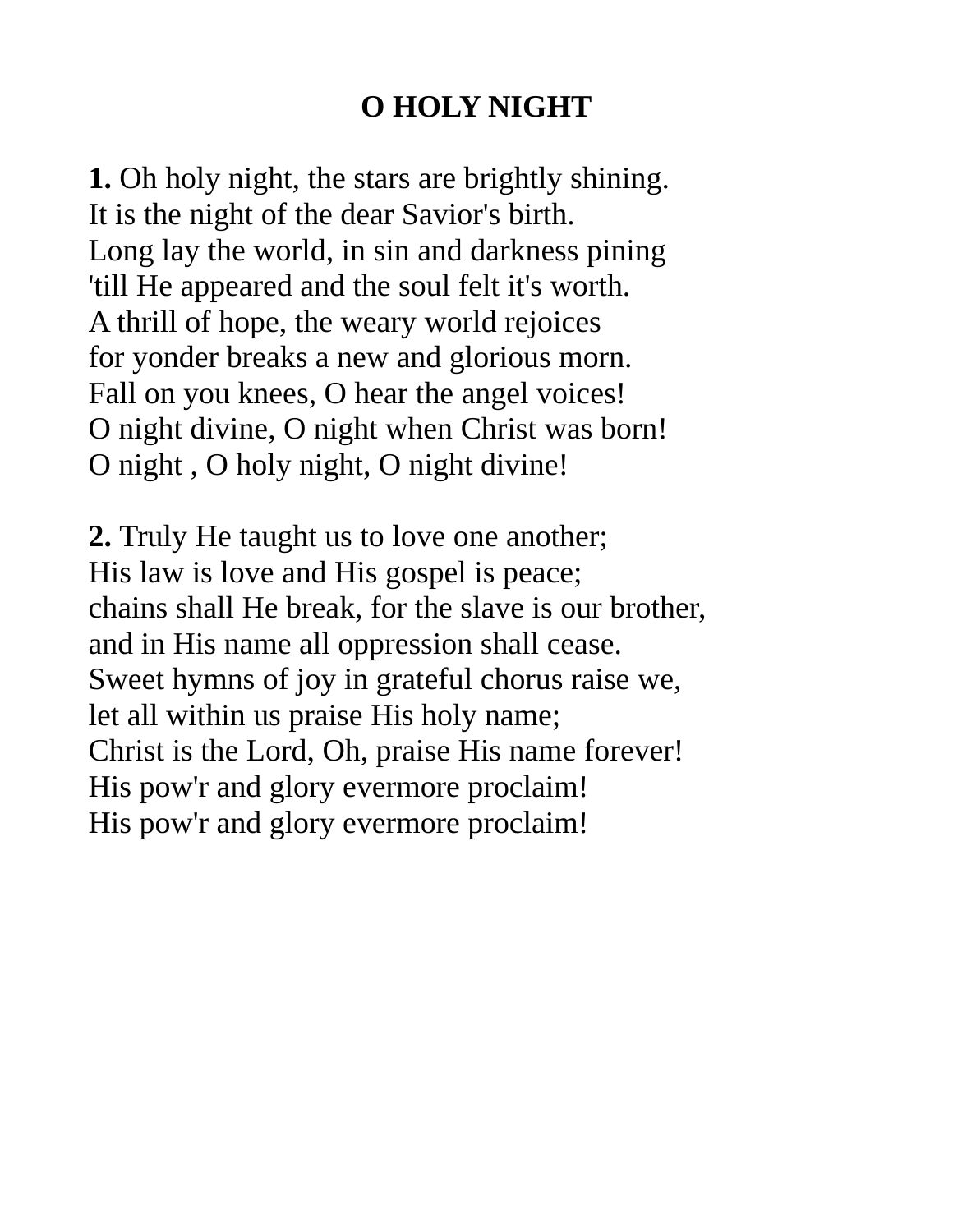# **GOD REST YE MERRY GENTLEMEN**

**1.** God rest ye merry, gentlemen, let nothing you dismay. Remember Christ our Savior was born on Christmas day to save us all from Satan's power when we were gone astray.

### **Chorus:**

O tidings of comfort and joy, comfort and joy, O tidings of comfort and joy!

**2.** In Bethlehem, in Israel, this blessed Babe was born and laid within a manger upon this blessed morn, that which his Mother Mary did nothing take in scorn.

**3.** From God our Heavenly Father a blessed Angel came; and unto certain shepherds brought tidings of the same; how in that Bethlehem was born the Son of God by Name.

**4,** "Fear not then," said the Angel, "Let nothing you affright, this day is born a Savior of a pure Virgin bright, to free all those who trust in Him from Satan's power and might."

**5,** Now to the Lord sing praises, all you within this place, and with true love and brotherhood each other now embrace; this holy tide of Christmas all others doth deface.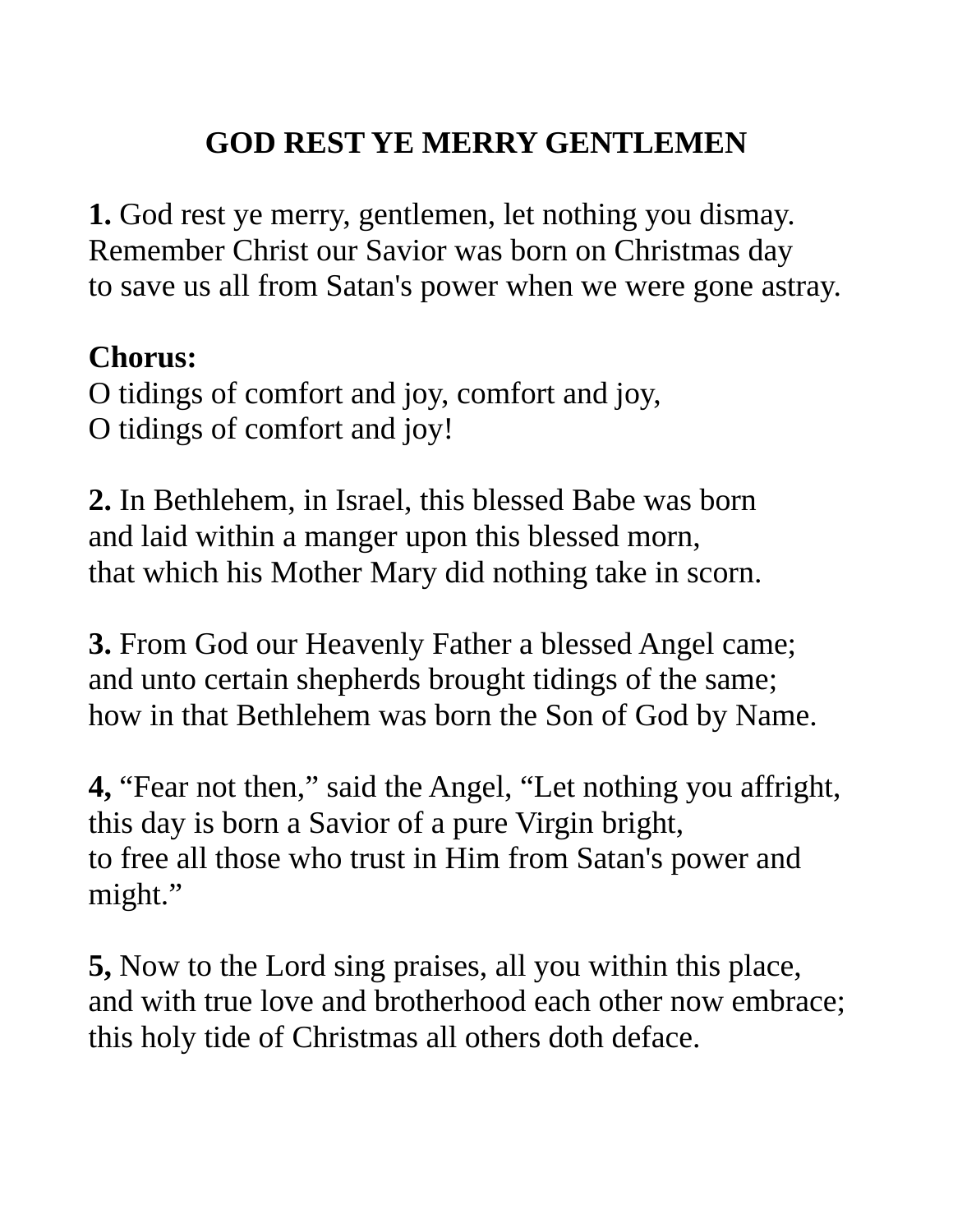# **HARK, THE HERALD ANGELS SING**

**1.** Hark! The herald angels sing, "Glory to the newborn King; peace on earth, and mercy mild, God and sinners reconciled!" Joyful, all ye nations rise, join the triumph of the skies; with th'angelic host proclaim, "Christ is born in Bethlehem!"

### **Chorus:**

Hark! The herald angels sing, "Glory to the newborn King!"

**2.** Christ, by highest heaven adored, Christ the everlasting Lord; in a manger born a king, while adoring angels sing,

"Peace on earth, to men good will;" bid the trembling soul be still,

Christ on earth has come to dwell, Jesus, our Immanuel!

**3.** Hail! The heaven-born Prince of Peace! Hail! The Sun of Righteousness!

Life and light to all He brings, risen with healing in His wings. Mild He lays His glory by, born that man no more may die, Born to raise the sons of earth, born to give them second birth.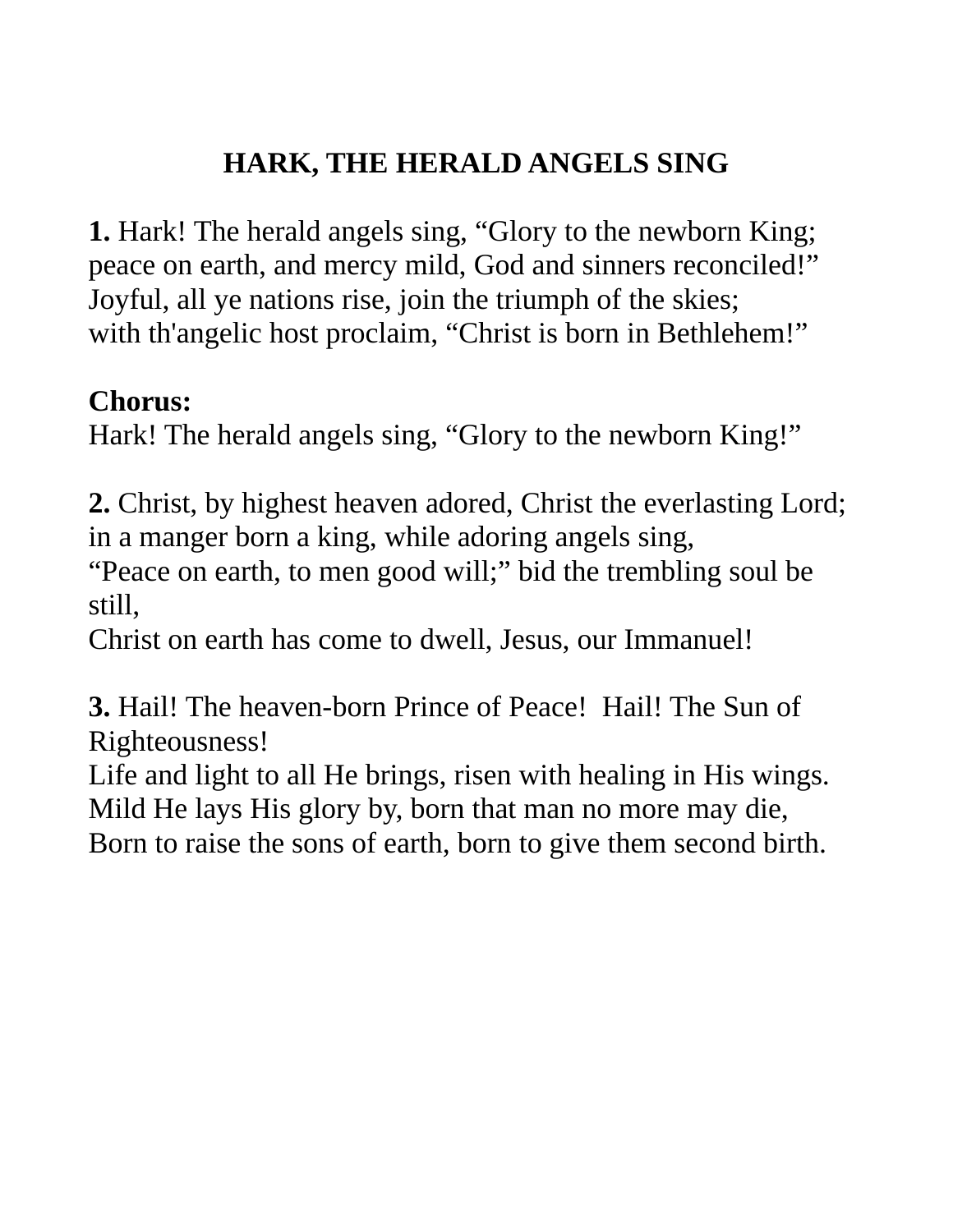# **GOOD KING WENCESLAS**

**1.** Good King Wenceslas looked out on the feast of Stephen when the snow lay round about deep and crisp and even. Brightly shone the moon that night though the frost was cruel when a poor man came in sight gath'ring winter fuel.

**2.** "Hither, page, and stand by me if thou know'st it, telling. Yonder peasant, who is he? Where and what his dwelling?" "Sire, he lives a good league hence underneath the mountain right against the forest fence by Saint Agnes' fountain."

**3.** "Bring me flesh and bring me wine, bring me pine logs hither.

Thou and I will see him dine when we bear them thither." Page and monarch forth they went, forth they went together through the rude wind's wild lament and the bitter weather.

**4.** "Sire the night is darker now and the wind blows stronger. Fails my heart, I know not how, I can go no longer." "Mark my foot steps, my good page, tread thou in them boldly.

Thou shalt find the winter's rage freeze thy blood less coldly."

**5.** In his master's steps he trod where the snow lay dinted. Heat was in the very sod which the Saint had printed. Therefore, Christian men, be sure wealth or rank possessing ye who now will bless the poor shall yourselves find blessing!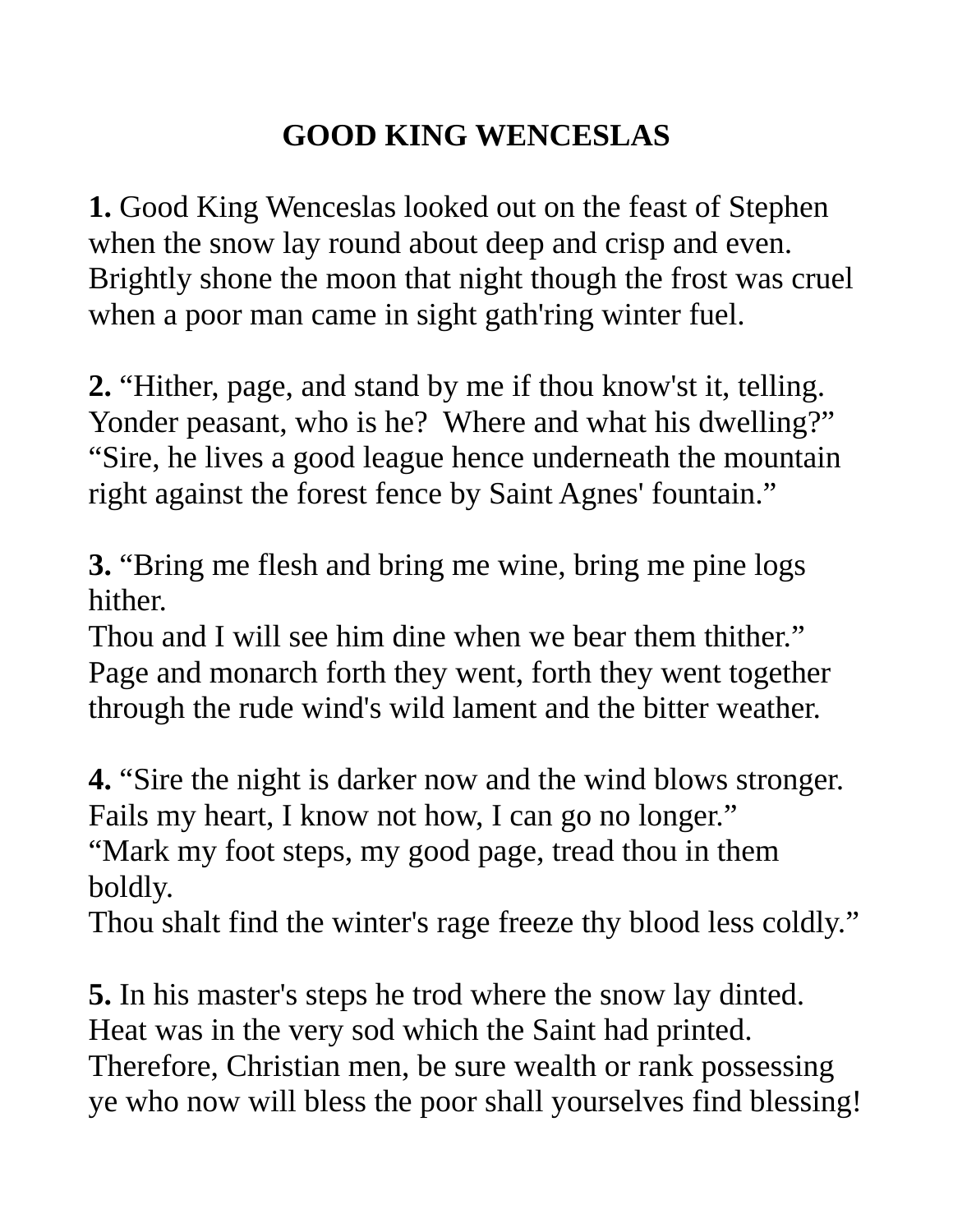#### **AWAY IN A MANGER**

**1.** Away in a manger, no crib for a bed, the little Lord Jesus laid down His sweet head. The stars in the bright sky looked down where He lay, the little Lord Jesus asleep on the hay.

**2.** The cattle are lowing, the baby awakes, but little Lord Jesus no crying He makes. I love Thee, Lord Jesus! Look down from the sky, And stay by my side till the morning is nigh.

#### **LUKE 2:8-16**

And there were in the same country shepherds abiding in the field, keeping watch over their flock by night. And, lo, the angel of the Lord came upon them, and the glory of the Lord shone round about them: and they were sore afraid. And the angel said unto them, Fear not: for, behold, I bring you good tidings of great joy, which shall be to all people. For unto you is born this day in the city of David a Savior, which is Christ the Lord. And this shall be a sign unto you; Ye shall find the babe wrapped in swaddling clothes, lying in a manger. And suddenly there was with the angel a multitude of the heavenly host praising God, and saying, Glory to God in the highest, and on earth peace, good will toward men. And it came to pass, as the angels were gone away from them into heaven, the shepherds said one to another, Let us now go even unto Bethlehem, and see this thing which is come to pass, which the Lord hath made known unto us. And they came with haste, and found Mary, and Joseph, and the babe lying in a manger.